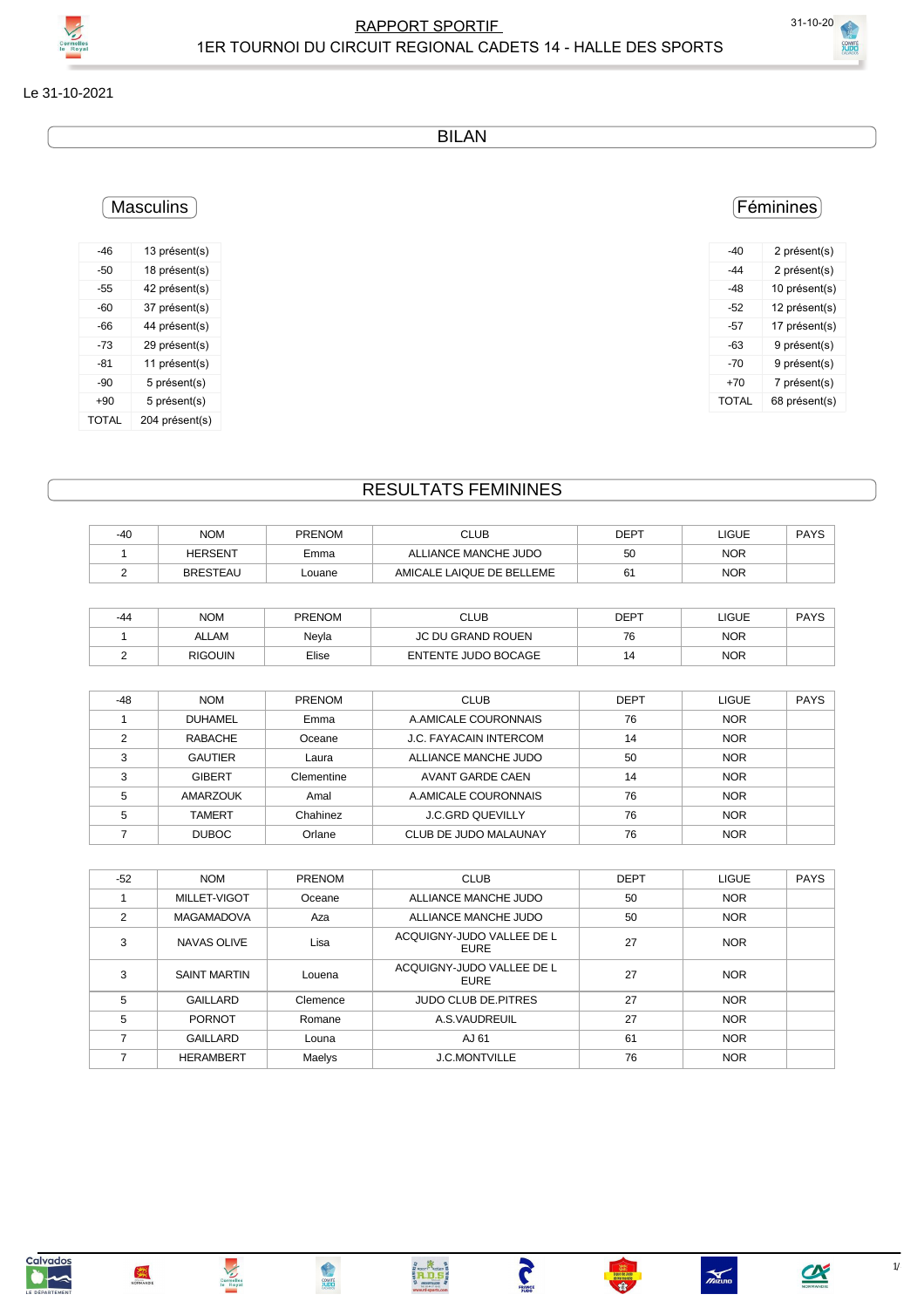

### RAPPORT SPORTIF 31-10-20 1ER TOURNOI DU CIRCUIT REGIONAL CADETS 14 - HALLE DES SPORTS



**SOMITÉ** 

| $-57$          | <b>NOM</b>         | <b>PRENOM</b> | <b>CLUB</b>                  | <b>DEPT</b> | <b>LIGUE</b> | <b>PAYS</b> |
|----------------|--------------------|---------------|------------------------------|-------------|--------------|-------------|
|                | <b>JOURNOT</b>     | Madison       | <b>J.C. AVRANCHES</b>        | 50          | <b>NOR</b>   |             |
| $\mathfrak{p}$ | <b>POTTIER</b>     | Anna          | <b>JC DU GRAND ROUEN</b>     | 76          | <b>NOR</b>   |             |
| 3              | SORIEUL            | Caroline      | EURE JUDO                    | 27          | <b>NOR</b>   |             |
| 3              | <b>NZUSSING</b>    | Lise          | <b>JC DU GRAND ROUEN</b>     | 76          | <b>NOR</b>   |             |
| 5              | <b>ZERRI</b>       | Sanah         | <b>JC ST ETIENNE ROUVRAY</b> | 76          | <b>NOR</b>   |             |
| 5              | <b>CAILLEBOTTE</b> | Leonie        | SHIN GI TAI DOJO LISIEUX     | 14          | <b>NOR</b>   |             |
|                | <b>NORMAL</b>      | Flavy         | <b>JUDO CLUB DE BRIONNE</b>  | 27          | <b>NOR</b>   |             |
|                | <b>MASSET</b>      | Lisa          | ALLIANCE MANCHE JUDO         | 50          | <b>NOR</b>   |             |

| $-63$  | <b>NOM</b>      | <b>PRENOM</b> | <b>CLUB</b>                   | <b>DEPT</b> | <b>LIGUE</b> | <b>PAYS</b> |
|--------|-----------------|---------------|-------------------------------|-------------|--------------|-------------|
|        | LANGLOIS        | Alicia        | <b>J.C.DUCLAIR</b>            | 76          | <b>NOR</b>   |             |
|        | <b>GUERIN</b>   | Alice         | <b>J.C. AVRANCHES</b>         | 50          | <b>NOR</b>   |             |
|        | <b>FRARY</b>    | Gersende      | JUDO CLUB DU PLATEAU EST      | 76          | <b>NOR</b>   |             |
| $\sim$ | <b>DUDOUET</b>  | Jade          | <b>J.C ENVERMEUDOIS</b>       | 76          | <b>NOR</b>   |             |
|        | <b>CHATELIN</b> | Eline         | AJ 61                         | 61          | <b>NOR</b>   |             |
|        | SOREL           | Lorette       | <b>J.C. FAYACAIN INTERCOM</b> | 14          | <b>NOR</b>   |             |

| $-70$ | <b>NOM</b>     | <b>PRENOM</b> | <b>CLUB</b>                   | <b>DEPT</b> | <b>LIGUE</b> | <b>PAYS</b> |
|-------|----------------|---------------|-------------------------------|-------------|--------------|-------------|
|       | <b>CUREAU</b>  | Candice       | AVANT GARDE CAEN              | 14          | <b>NOR</b>   |             |
|       | SY             | Hawa          | CAUDEBEC ARTS MARTIAUX        | 76          | <b>NOR</b>   |             |
| ົ     | <b>PRUNIER</b> | Melia         | AJ 61                         | 61          | <b>NOR</b>   |             |
| ◠     | <b>COUPLET</b> | Chloe         | DOJO MARITIME                 | 76          | <b>NOR</b>   |             |
|       | <b>DELARUE</b> | Maurine       | U.S.MUNI.VIRE                 | 14          | <b>NOR</b>   |             |
|       | <b>GUYADER</b> | Mathilde      | <b>J.C. FAYACAIN INTERCOM</b> | 14          | <b>NOR</b>   |             |

| $+70$ | <b>NOM</b>    | <b>PRENOM</b> | <b>CLUB</b>                  | <b>DEPT</b> | <b>LIGUE</b> | <b>PAYS</b> |
|-------|---------------|---------------|------------------------------|-------------|--------------|-------------|
|       | ABBE          | Angeline      | JUDO CLUB ST CYR DU RONCERAY | 14          | <b>NOR</b>   |             |
|       | KEREVER       | Cloe          | <b>ESM GONFREVILLE</b>       | 76          | <b>NOR</b>   |             |
|       | <b>OGER</b>   | Lea           | A PONTORSONNAISE             | 50          | <b>NOR</b>   |             |
|       | <b>THOMAS</b> | Chloe         | A PONTORSONNAISE             | 50          | <b>NOR</b>   |             |

#### RESULTATS MASCULINS

| $-46$ | <b>NOM</b>           | PRENOM     | <b>CLUB</b>                              | <b>DEPT</b> | <b>LIGUE</b> | <b>PAYS</b> |
|-------|----------------------|------------|------------------------------------------|-------------|--------------|-------------|
|       | <b>JAVAKHISHVILI</b> | Saba       | <b>AVANT GARDE CAEN</b>                  | 14          | <b>NOR</b>   |             |
| 2     | ANGLADE              | Nolan      | ACQUIGNY-JUDO VALLEE DE L<br><b>EURE</b> | 27          | <b>NOR</b>   |             |
| 3     | <b>DESMONS</b>       | Timothee   | <b>JC DU GRAND ROUEN</b>                 | 76          | <b>NOR</b>   |             |
| 3     | <b>TSAGAANBANDI</b>  | Togserdene | RACING JUDO CLUB HAVRAIS                 | 76          | <b>NOR</b>   |             |
| 5     | <b>MANOUKYAN</b>     | Hovhannes  | AVANT GARDE CAEN                         | 14          | <b>NOR</b>   |             |
| 5     | <b>COFFRE</b>        | Louis      | <b>RC CAUDEBECAIS</b>                    | 76          | <b>NOR</b>   |             |
|       | ZOKOU                | Kanon      | <b>JC ST LEGER DU BOURG DENIS</b>        | 76          | <b>NOR</b>   |             |
|       | <b>CRAMBERT</b>      | Tymeo      | ASBR JUDO DU ROUMOIS                     | 27          | <b>NOR</b>   |             |

| $-50$ | <b>NOM</b>        | <b>PRENOM</b> | <b>CLUB</b>                   | <b>DEPT</b> | LIGUE      | <b>PAYS</b> |
|-------|-------------------|---------------|-------------------------------|-------------|------------|-------------|
|       | <b>SOETE</b>      | Valere        | BAYEUX BESSIN JUDO            | 14          | <b>NOR</b> |             |
| 2     | <b>GUIJARRO</b>   | Faustin       | <b>JC DU GRAND ROUEN</b>      | 76          | <b>NOR</b> |             |
| 3     | <b>PIMOR</b>      | Armand        | AJ 61                         | 61          | <b>NOR</b> |             |
| 3     | <b>ROULAND</b>    | Mathis        | AJ 61                         | 61          | <b>NOR</b> |             |
| 5     | <b>DORLEANS</b>   | Romaric       | <b>J.C. FAYACAIN INTERCOM</b> | 14          | <b>NOR</b> |             |
| 5     | <b>GROGNET</b>    | Maxime        | <b>J.C.DUCLAIR</b>            | 76          | <b>NOR</b> |             |
|       | <b>IOSIF</b>      | Alex          | A AMICALE COURONNAIS          | 76          | <b>NOR</b> |             |
|       | <b>IBRAGUIMOV</b> | Ahmed         | A.L.ECOLE MADELEINE           | 27          | <b>NOR</b> |             |



Cormelles<br>In Royal





**TRANGE** 



 $\sum_{n \geq 0}$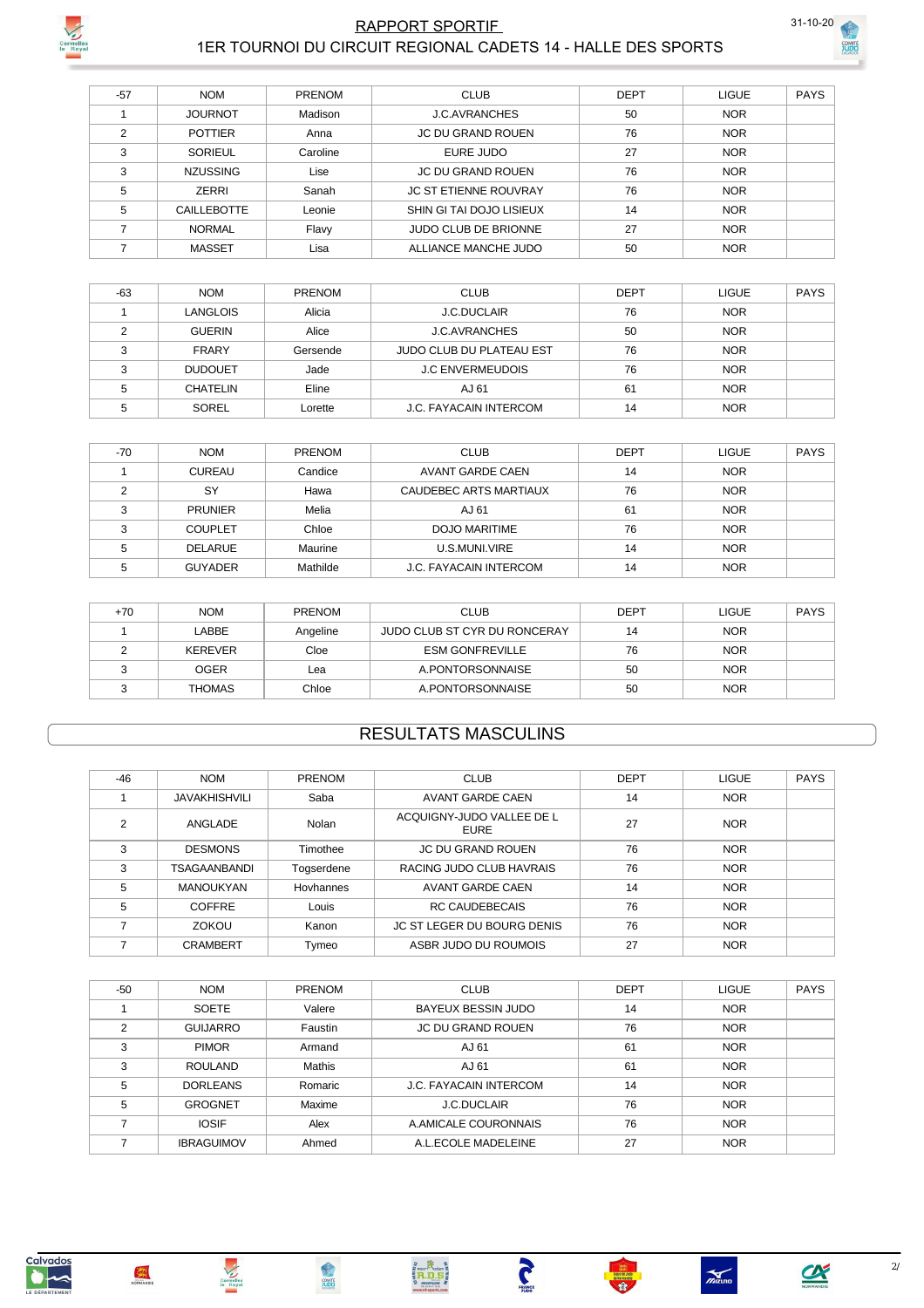

### RAPPORT SPORTIF 31-10-20 1ER TOURNOI DU CIRCUIT REGIONAL CADETS 14 - HALLE DES SPORTS



**COMITÉ** 

| $-55$ | <b>NOM</b>                          | <b>PRENOM</b> | <b>CLUB</b>                 | <b>DEPT</b> | LIGUE      | <b>PAYS</b> |
|-------|-------------------------------------|---------------|-----------------------------|-------------|------------|-------------|
|       | <b>BARTHELEMY</b><br><b>CHAUVEL</b> | Gabin         | AJ 61                       | 61          | <b>NOR</b> |             |
| 2     | <b>BOUDJELAL</b>                    | Sofiane       | US OUVRIERE MONDEVILLE JUDO | 14          | <b>NOR</b> |             |
| 3     | LAMRI                               | Maceo         | <b>JC DU GRAND ROUEN</b>    | 76          | <b>NOR</b> |             |
| 3     | DU COLOMBIER                        | Baudouin      | <b>JC DU GRAND ROUEN</b>    | 76          | <b>NOR</b> |             |
| 5     | COGNET                              | <b>Nino</b>   | LE BUDOKAN JJJ LE HAVRE     | 76          | <b>NOR</b> |             |
| 5     | <b>COMPERE</b>                      | Lilian        | <b>JUDO ST PIERRAIS</b>     | 50          | <b>NOR</b> |             |
|       | <b>DAUSSY</b>                       | Tristan       | DOJO MARITIME               | 76          | <b>NOR</b> |             |
|       | <b>MARTIN</b>                       | Abijah        | RACING JUDO CLUB HAVRAIS    | 76          | <b>NOR</b> |             |

| $-60$          | <b>NOM</b>                | <b>PRENOM</b> | <b>CLUB</b>                   | <b>DEPT</b> | <b>LIGUE</b> | <b>PAYS</b> |
|----------------|---------------------------|---------------|-------------------------------|-------------|--------------|-------------|
|                | <b>APTSIAURI</b>          | Beka          | <b>JUDO PERREY GUERRIER</b>   | 76          | <b>NOR</b>   |             |
| $\mathfrak{p}$ | <b>GAULTIER</b>           | Mateo         | <b>J.C. FAYACAIN INTERCOM</b> | 14          | <b>NOR</b>   |             |
| 3              | <b>SIDIBE</b>             | Kevin         | <b>JC DU GRAND ROUEN</b>      | 76          | <b>NOR</b>   |             |
| 3              | ANDZIAN                   | Hakop         | <b>J.C.GRD QUEVILLY</b>       | 76          | <b>NOR</b>   |             |
| 5              | <b>PREVOTS</b>            | Nevan         | ENTENTE JUDO BOCAGE           | 14          | <b>NOR</b>   |             |
| 5              | <b>MALENFANT</b>          | Matteo        | <b>DOJO MARITIME</b>          | 76          | <b>NOR</b>   |             |
|                | AL MAKHZOUM               | Ahmed         | US OUVRIERE MONDEVILLE JUDO   | 14          | <b>NOR</b>   |             |
|                | COLLOMB-<br><b>PATTON</b> | <b>Joris</b>  | ASS SPORTIVE EPRONNAISE       | 14          | <b>NOR</b>   |             |

| $-66$ | <b>NOM</b>        | <b>PRENOM</b> | <b>CLUB</b>                   | <b>DEPT</b> | <b>LIGUE</b> | <b>PAYS</b> |
|-------|-------------------|---------------|-------------------------------|-------------|--------------|-------------|
|       | <b>DAGUET</b>     | Vincent       | <b>JUDO CLUB DE POTIGNY</b>   | 14          | <b>NOR</b>   |             |
| 2     | <b>NZE BEKALE</b> | Kylian Raji   | A.J.I.Q. CAEN                 | 14          | <b>NOR</b>   |             |
| 3     | AKHMEDOV          | Adlan         | AVANT GARDE CAEN              | 14          | <b>NOR</b>   |             |
| 3     | <b>VERNAZ</b>     | Remi          | EVREUX JUDO AGGLOMERATION     | 27          | <b>NOR</b>   |             |
| 5     | AHMAD             | Karzan        | ALLIANCE MANCHE JUDO          | 50          | <b>NOR</b>   |             |
| 5     | <b>MAUGER</b>     | Symon         | <b>EST JUDO TROARN</b>        | 14          | <b>NOR</b>   |             |
|       | <b>HELAINE</b>    | Titouan       | COUTANCES JUDO                | 50          | <b>NOR</b>   |             |
|       | <b>QUENUM</b>     | Theo          | <b>J.C. FAYACAIN INTERCOM</b> | 14          | <b>NOR</b>   |             |

| $-73$ | <b>NOM</b>        | <b>PRENOM</b> | <b>CLUB</b>                   | <b>DEPT</b> | <b>LIGUE</b> | <b>PAYS</b> |
|-------|-------------------|---------------|-------------------------------|-------------|--------------|-------------|
|       | <b>MENDY</b>      | Pierre        | <b>JUDO PERREY GUERRIER</b>   | 76          | <b>NOR</b>   |             |
| C     | <b>MARIE</b>      | Max           | <b>J.C. FAYACAIN INTERCOM</b> | 14          | <b>NOR</b>   |             |
| 3     | ABDRAIMOV         | Salimjan      | AVANT GARDE CAEN              | 14          | <b>NOR</b>   |             |
| 3     | DELAUNAY          | Thomas        | ARGENCES JUDO CLUB            | 14          | <b>NOR</b>   |             |
| 5     | <b>TURKHUU</b>    | Erdene        | RACING JUDO CLUB HAVRAIS      | 76          | <b>NOR</b>   |             |
| 5     | <b>JACQUELINE</b> | Thomas        | <b>J.C. FAYACAIN INTERCOM</b> | 14          | <b>NOR</b>   |             |
|       | <b>MAKROUF</b>    | Yassin        | RACING JUDO CLUB HAVRAIS      | 76          | <b>NOR</b>   |             |
|       | LEGER             | Jules         | JUDO CLUB DU PLATEAU EST      | 76          | <b>NOR</b>   |             |

| $-81$ | <b>NOM</b>        | <b>PRENOM</b>         | <b>CLUB</b>                 | <b>DEPT</b> | LIGUE      | <b>PAYS</b> |
|-------|-------------------|-----------------------|-----------------------------|-------------|------------|-------------|
|       | ANDZIAN           | Minas                 | <b>J.C.GRD QUEVILLY</b>     | 76          | <b>NOR</b> |             |
|       | <b>BINARD</b>     | Alex                  | ALLIANCE MANCHE JUDO        | 50          | <b>NOR</b> |             |
| ◠     | <b>BENDAHMANE</b> | Mohamed<br>Abdelillah | LE BUDOKAN JJJ LE HAVRE     | 76          | <b>NOR</b> |             |
|       | <b>TREHOU</b>     | Florent               | JUDO CLUB MJC CRIEL SUR MER | 76          | <b>NOR</b> |             |
|       | <b>BATHILY</b>    | Hedi                  | USM BLAINVILLAISE           | 14          | <b>NOR</b> |             |
|       | LEPRINCE          | Timeo                 | CAUDEBEC ARTS MARTIAUX      | 76          | <b>NOR</b> |             |

| $-90$ | <b>NOM</b>         | PRENOM  | <b>CLUB</b>                   | <b>DEPT</b> | LIGUE      | <b>PAYS</b> |
|-------|--------------------|---------|-------------------------------|-------------|------------|-------------|
|       | VAUQUELIN          | Matt    | US SOLIDAIRE AMICALE ST ANDRE | 14          | <b>NOR</b> |             |
|       | <b>BISSON</b>      | Nino    | ASS SPORTIVE EPRONNAISE       | 14          | <b>NOR</b> |             |
|       | <b>BARAT</b>       | Loan    | J.C. FAYACAIN INTERCOM        | 14          | <b>NOR</b> |             |
|       | LEFEVRE<br>SCOAZEC | Clement | SPORTING CL.BERNAY            | 27          | <b>NOR</b> |             |
|       | LEBOURG            | Tom     | LES VIKINGS JC GRUCHETAIN     | 76          | <b>NOR</b> |             |



Cormelles<br>Ie Royal







 $\frac{1}{\sqrt{2}}$